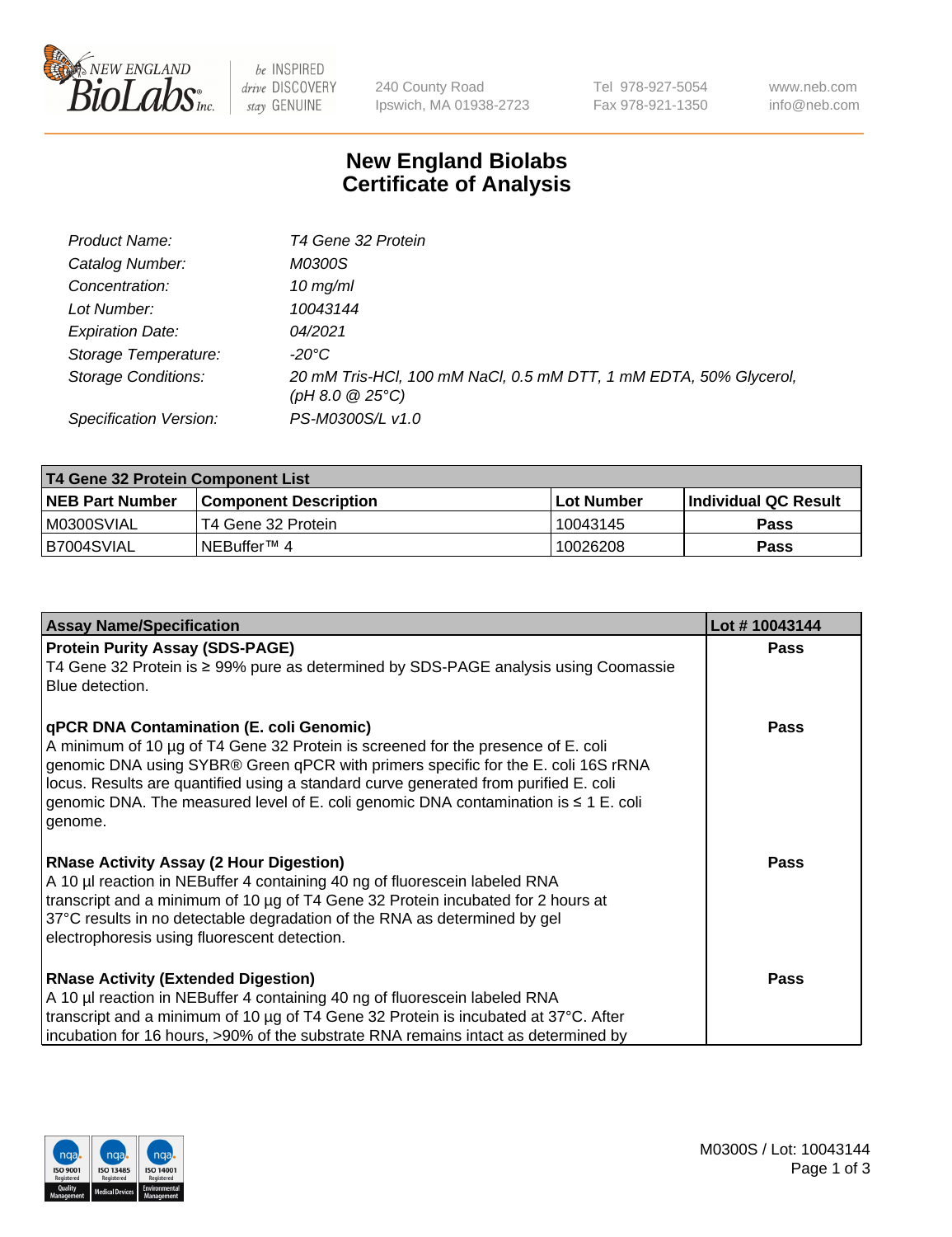

be INSPIRED drive DISCOVERY stay GENUINE

240 County Road Ipswich, MA 01938-2723 Tel 978-927-5054 Fax 978-921-1350 www.neb.com info@neb.com

| <b>Assay Name/Specification</b>                                                                                                                                                                                                                                                                                                                                              | Lot #10043144 |
|------------------------------------------------------------------------------------------------------------------------------------------------------------------------------------------------------------------------------------------------------------------------------------------------------------------------------------------------------------------------------|---------------|
| gel electrophoresis using fluorescent detection.                                                                                                                                                                                                                                                                                                                             |               |
| <b>Single Stranded DNase Activity (FAM-Labeled Oligo)</b><br>A 50 µl reaction in CutSmart® Buffer containing a 20 nM solution of a fluorescent<br>internal labeled oligonucleotide and a minimum of 10 µg of T4 Gene 32 Protein<br>incubated for 16 hours at 37°C yields <5% degradation as determined by capillary<br>electrophoresis.                                      | <b>Pass</b>   |
| <b>Exonuclease Activity (Radioactivity Release)</b><br>A 50 µl reaction in NEBuffer 4 containing 1 µg of a mixture of single and<br>double-stranded [3H] E. coli DNA and a minimum of 10 µg of T4 Gene 32 Protein<br>incubated for 4 hours at 37°C releases <0.1% of the total radioactivity.                                                                                | <b>Pass</b>   |
| <b>Functional Testing (Single Stranded DNA Binding - FAM Labeled Oligo)</b><br>A 20 µl reaction in NEBuffer 4 containing 20 µM FAM-labeled 50-mer and a maximum of<br>80 µg of T4 Gene 32 Protein incubated for 30 minutes at 37°C produces a mobility<br>shift in >95% of the starting material as determined by TBE gel electrophoresis and<br>UV imaging.                 | Pass          |
| <b>Non-Specific DNase Activity (16 Hour)</b><br>A 50 µl reaction in NEBuffer 4 containing 1 µg of Lambda-HindIII DNA and a minimum<br>of 30 µg of T4 Gene 32 Protein incubated for 16 hours at 37°C results in a DNA<br>pattern free of detectable nuclease degradation as determined by agarose gel<br>electrophoresis.                                                     | Pass          |
| <b>Phosphatase activity (FAM Labeled Oligo)</b><br>A 50 ul reaction in CutSmart® Buffer containing a 20 nM solution of a fluorescent<br>internal labeled oligonucleotide with a 5' phosphate and a minimum of 10 µg of T4<br>Gene 32 Protein incubated for 16 hours at 37°C yields <5% degradation as determined<br>by capillary electrophoresis.                            | <b>Pass</b>   |
| <b>Protein Concentration (A280)</b><br>The concentration of T4 Gene 32 Protein is 10 mg/ml +/- 10% as determined by UV<br>absorption at 280 nm. Protein concentration is determined by the Pace method using<br>the extinction coefficient of 39,670 and molecular weight of 33,506 daltons for T4<br>Gene 32 Protein (Pace, C.N. et al. (1995) Protein Sci., 4, 2411-2423). | Pass          |
| <b>Endonuclease Activity (Nicking)</b><br>A 50 µl reaction in NEBuffer 4 containing 1 µg of supercoiled PhiX174 DNA and a<br>minimum of 10 µg of T4 Gene 32 Protein incubated for 4 hours at 37°C results in <10%<br>conversion to the nicked form as determined by agarose gel electrophoresis.                                                                             | Pass          |

This product has been tested and shown to be in compliance with all specifications.